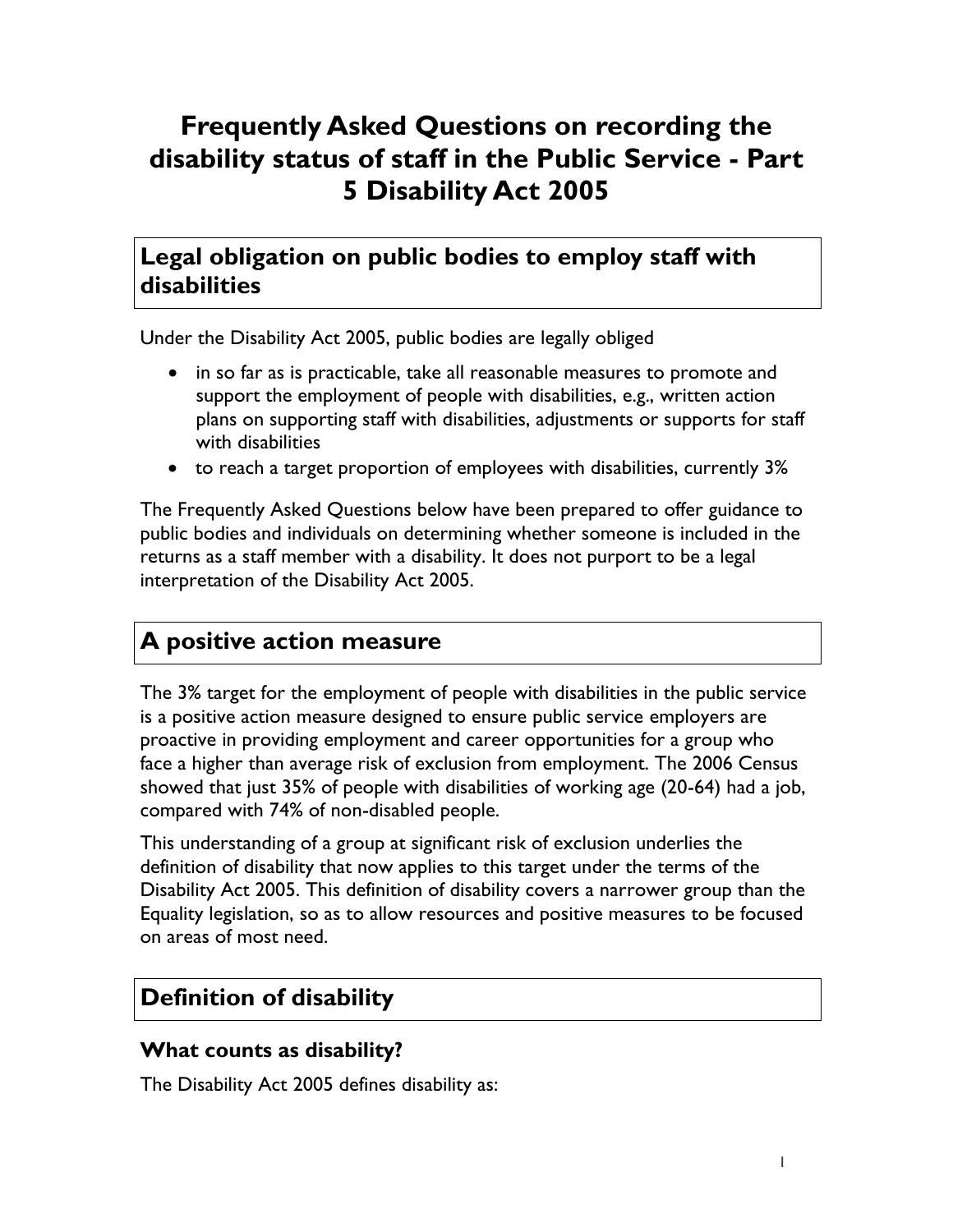'disability, in relation to a person, means a substantial restriction in the capacity of the person to carry on a profession, business or occupation in the State or to participate in social or cultural life in the State by reason of an enduring physical, sensory, mental health or intellectual impairment'.

## **So it must be a long-term condition….**

That means one that has continued or is expected to continue for 12 months or more. This includes long lasting conditions (e.g., multiple sclerosis, schizophrenia) where people experience intermittent difficulties. It does not include temporary incapacity e.g. a broken leg or arm.

### **…. that substantially restricts capacity**

It must be a condition that could substantially restrict your capacity to participate in work, in social life or in leisure activities like watching TV, going to a concert or a match. This does not include minor problems that do not interfere with participation in everyday life, such as mild diabetes or wearing glasses (where you can see well with them).

## **Examples of different types of disabilities**

### **A physical impairment**

Something that substantially restricts one or more basic physical activities such as walking, climbing stairs, reaching or lifting or chronic illness such as multiple sclerosis or epilepsy. Do not count temporary incapacity, such as a broken leg or arm.

#### **A sensory impairment**

A severe vision, hearing or speech impairment**.** Do not count wearing glasses or lenses unless you have difficulty seeing even when using them.

## **A mental health impairment**

For example chronic depression, schizophrenia, eating disorders.

## **An intellectual disability**

For example Down Syndrome.

Many long-term medical conditions may lead to substantial restrictions in everyday life, and are widely accepted as constituting a disability, for example paraplegia, blindness, intellectual disability. There is not, however, a definitive list of conditions that constitute "disability" in the terms of the Disability Act 2005. The key test is whether the condition substantially restricts someone's capacity to participate in such areas of everyday life as work, social life, cultural or leisure activities. Mild or easily managed levels of a particular medical condition may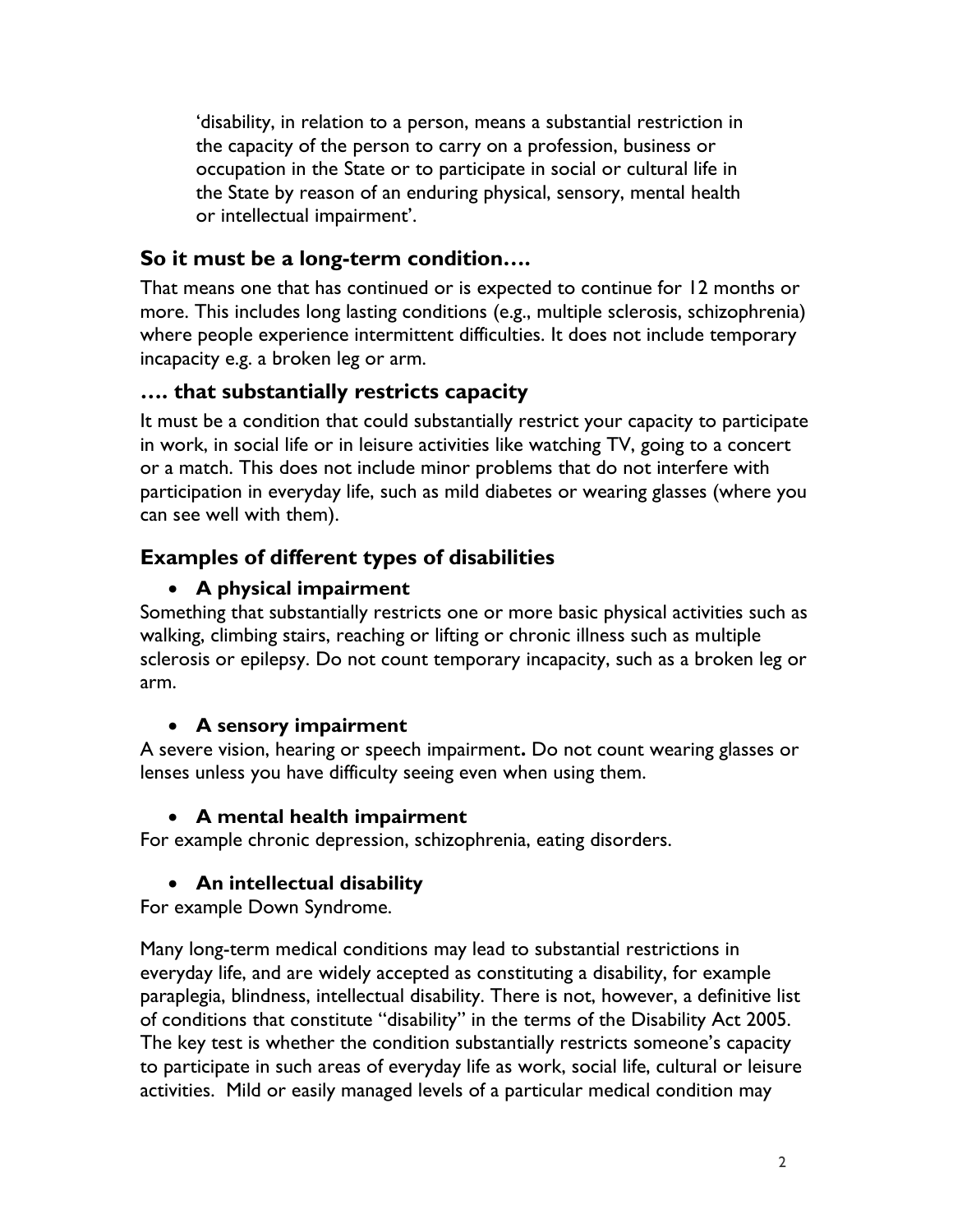pose only a minor restriction in capacity, whereas more severe or difficult to manage degrees of the same condition would constitute a disability.

# **Frequently asked questions**

This section provides answers to questions that may arise in relation to completing the monitoring form for **ALL** employees on their disability status under the Disability Act.

# **Queries in relation to answering the disability status question**

#### **1. Do I answer this question even if, in my opinion, I do not have a disability according to the definition in the Disability Act 2005?**

The question on disability status should be answered by all staff. In this case you should answer "No" and return your answer to the nominated official(s) in your organisation/Department, signed and dated.

#### **2. Should it be my opinion only whether I have an impairment or what other people have told me?**

Your impairment, be it: physical; sight, hearing or speech; intellectual disability; or mental health should have been diagnosed by a qualified professional.

#### **3. Will I have to undergo a medical examination to be counted as a person with a disability?**

No special medical examination is required in order to be included in the count of people with disabilities working in your organisation. This is a statistical count and will not require anyone to undergo a medical assessment or to produce evidence of a particular condition. However, only count yourself as having an impairment if this has been diagnosed by an appropriate professional and your impairment substantially restricts your capacity.

## **4. I'm well able to do my job**

You can answer "yes" to the question on disability status if you need some type of special assistance, accommodation or assistive technology to do your job, e.g. adapted desk or chair, JAWS software, or if you face difficulties related to your impairment in other areas of everyday life such as using facilities, socialising, travel and getting around.

## **5. If I choose to disclose, who will have access to this information?**

This confidential question and the information collected are for the purpose of calculating how your employer is meeting the target established by law that a minimum of 3% of employees in the public service should be people with disabilities. It will only be used for statistical purposes. The only person(s) who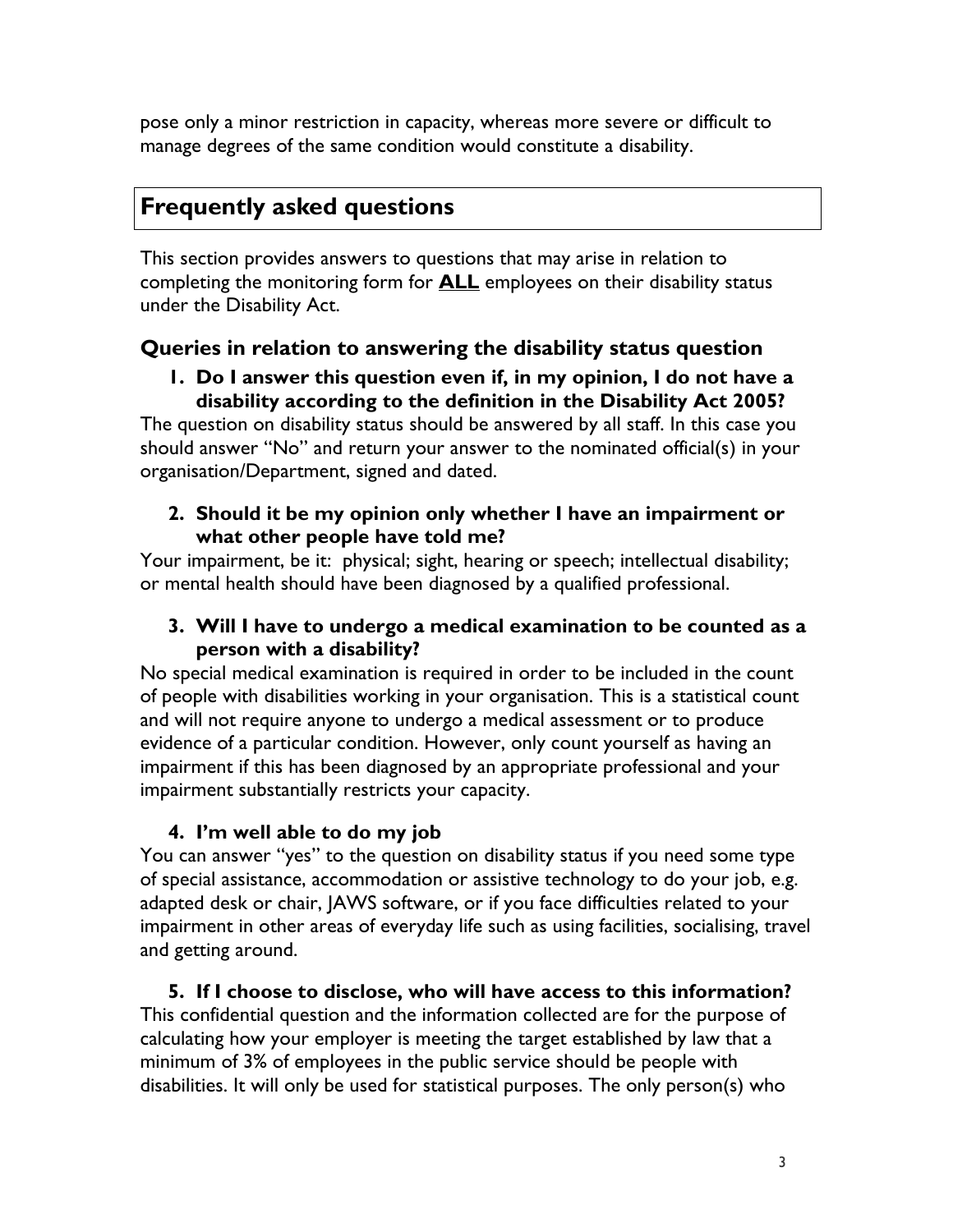will have access to your form will be the person(s) nominated to record and file the data. Strict confidentiality will be maintained in line with best practice.

## **6. What do you mean by "long-term"?**

"Long-term" means that your condition persists for an extended period of time. If you have a condition that is likely to resolve itself within the next 12 months then it is unlikely to be considered long-term. Equally if you are likely within the foreseeable future to recover completely from your condition it is also not likely to be considered as a long-term condition.

#### **7. If my condition occurs from time to time but does not last for long each time, is that a long-term condition?**

If you have a condition which persists over time but which occurs on a cyclical basis, and when it occurs requires you to make adjustments and accommodations, then it is long-term. For example, a person with MS, which may flare up intermittently, would be considered to have a long-term condition even though that person has not had a relapse for an extended period of time.

#### **8. Should I be included if I have a temporary incapacity such as a broken leg?**

No. Any condition that will result in a full recovery within the foreseeable future is not covered by this disability status question.

# **9. Which basic physical activities are being referred to?**

A physical impairment is one that affects your body. You also have a physical impairment where you would have significant difficulty with walking, climbing stairs, reaching, lifting or carrying things, or physically carrying out other routine activities of daily life.

# **10.What counts as a mental health condition?**

Where you have had a long-term mental health condition diagnosed by a medical professional. Examples of such conditions are schizophrenia and bipolar disorder.

# **11.What about a chronic illness – is that a disability?**

A chronic illness may constitute a disability where it would significantly restrict your capacity to work or to participate in social or cultural life or the routines of everyday life. Easily-managed chronic conditions such as mild asthma, diabetes or heart conditions would not constitute a disability in this sense, but more severe asthma, diabetes or heart conditions that substantially limit your functioning and restrict your participation in everyday activities would constitute a disability.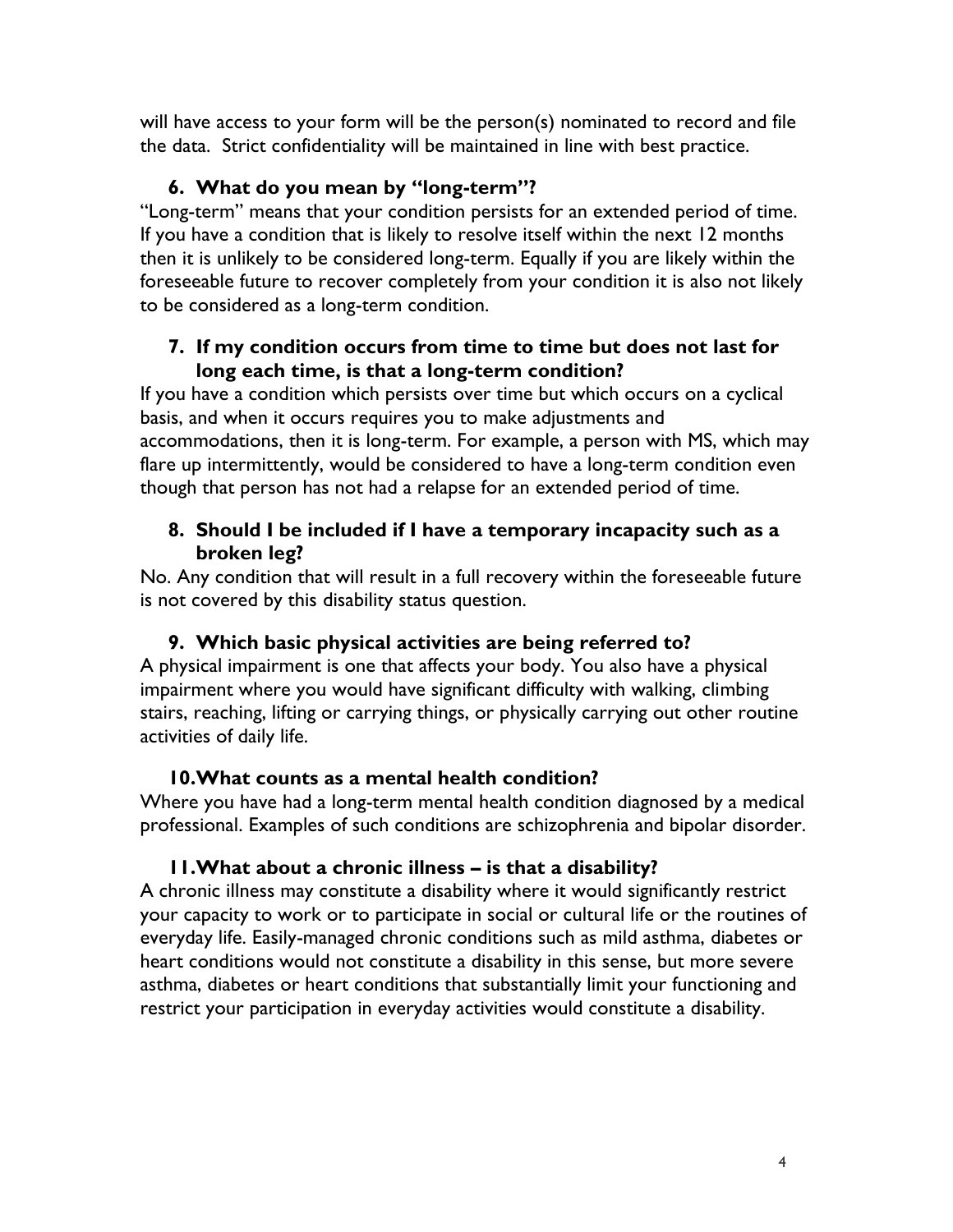#### **12.What constitutes a substantial difficulty in participating in everyday life, work, social or cultural activities?**

This would arise if there are activities of everyday life you cannot do at all, which you can only do with difficulty or where to manage you need special assistance, specialist technical aids, or special adjustments to be made to your work or living environment or to premises or services you want to use. These everyday activities could include work, travel, socialising, accessing venues, watching TV, listening to music or going to the cinema. However, wearing glasses or contact lenses does not constitute disability unless you face significant difficulties even with these supports.

This may also arise if there are significant restrictions on the type of tasks you can perform, or the kinds of job you could do.

#### **13.What is meant by social, leisure or cultural activities?**

This includes a wide range of social activities you would do such as visiting or going out with friends, driving and using transport to get to where you want to go, travelling abroad, listening to music, going to the cinema or a match, playing sport, watching TV or a video. This is not a comprehensive list. If you experience significant restrictions in any of these areas of your life outside work due to an impairment, you are considered to have a disability for the purposes of the employment target.

#### **14.Why is this information on the disability status of employees being collected?**

This information is being collected because under the Disability Act 2005 all public bodies are required by law to report on the numbers of people employed in their organisation who have a disability and also to promote and support the employment of people with disabilities. Public bodies are also required to achieve a statutory minimum target share of 3%, according to the definition of disability in the Disability Act 2005.

#### **15.How will the information I provide be used?**

It will be used to count the proportion of people in your organisation who have a disability. Anonymised information will be put together by a nominated official(s) in your Human Resources section and sent to a monitoring committee in your parent government department (with trade union and disability representatives) that monitors the 3% target for employing people with disabilities in the public service. In turn, statistical information on the proportion of employees in different public service organisations who have a disability will be reported on, by the National Disability Authority (NDA), to the Minister of State for Disability and Mental Health. At all stages the information will be transferred anonymously.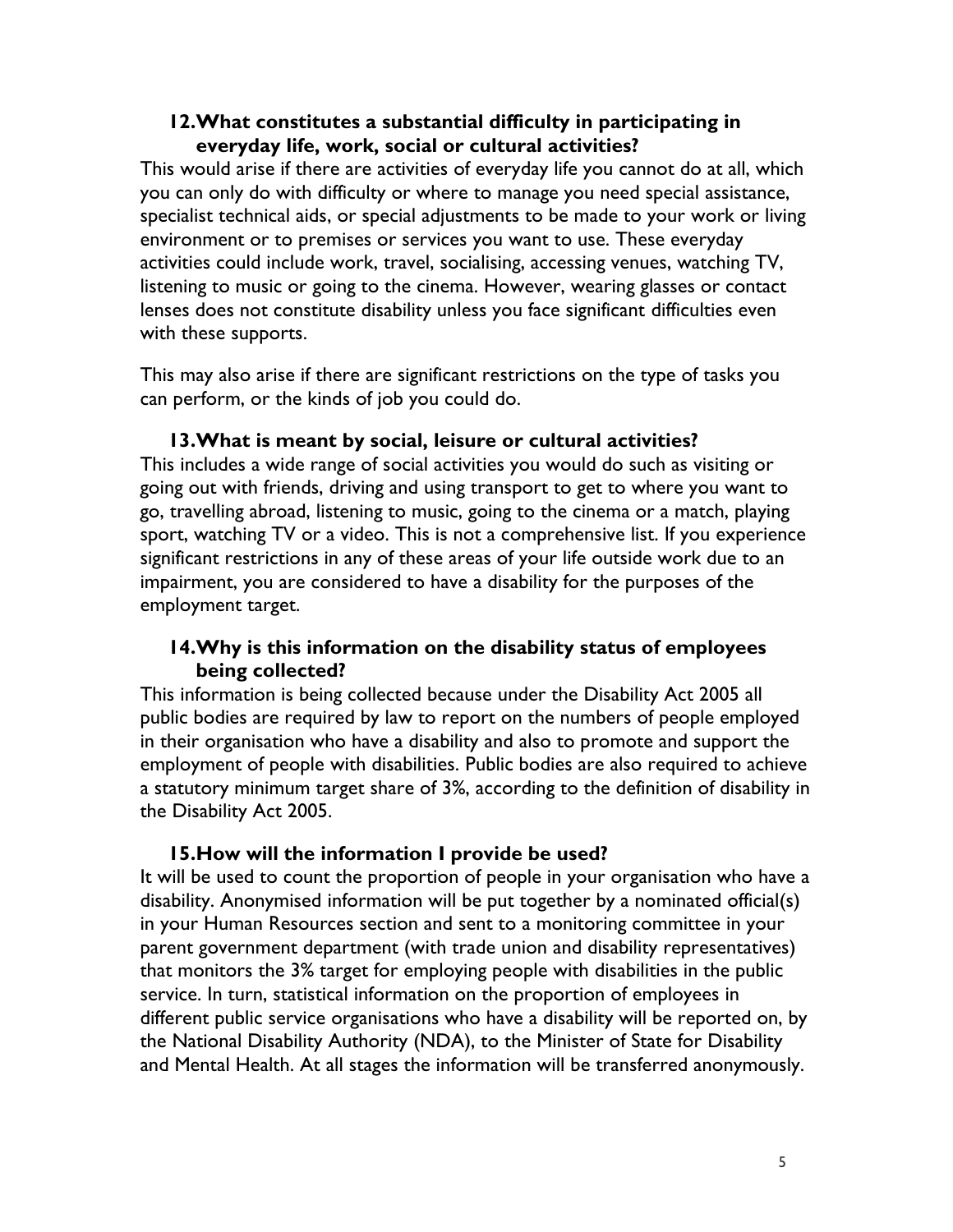The answer you provide will be stored securely and separately from your main personnel file.

#### **16.How will this information be helpful in increasing the level of employment for people with disabilities?**

Part 5 of the Disability Act 2005 deals with promoting and supporting the employment and career development of people with disabilities. The statistical information will inform the NDA in making recommendations to employers about the ways in which people with disabilities can be recruited, retained and promoted at work. Where there are examples of good practice they can be shared. The Act also provides that any Minister can specify new targets above the statutory minimum 3%.

**17.How can I be certain that my information remains confidential?** The only person(s) who will see your answer to the question on disability status is the nominated official(s) in your Human Resources section. Strict confidentiality will be maintained in line with best practice. The statistical information provided based on this information will be completely anonymous. The information you provide will be stored securely and separately. Recommended best practice is that this information is filed separately from your main Personnel file and is deleted when you leave this employment.

At all stages you have the right to see your disability status record and to ask that the details on your disability status file be amended if your circumstances change

#### **18.If I have answered Yes to the question on disability status, but have not disclosed my disability before now, will the nominated officials(s) in my organisation/Department try and contact me about it?**

The answer you give will be treated with the strictest confidence. Nothing further can happen without your prior knowledge and consent.

If you are informing your employer for the first time that you have a disability, you may also wish to discuss with a designated official any requirements you have to accommodate your disability, including any health and safety issues for you. Your employer is legally obliged under Employment Equality law to reasonably accommodate an employee with a disability. For example you may require assistive technology, changes to the workplace, changes to your duties or to your work pattern. Your employer also has a duty of care to you under health and safety legislation, for example to ensure you can safely evacuate the workplace in the event of an emergency. Some public service organisations have designated Disability Liaison Officers or Equality Officers who can advise and assist you. In other cases it is your Personnel Officer of HR Officer who can advise you.